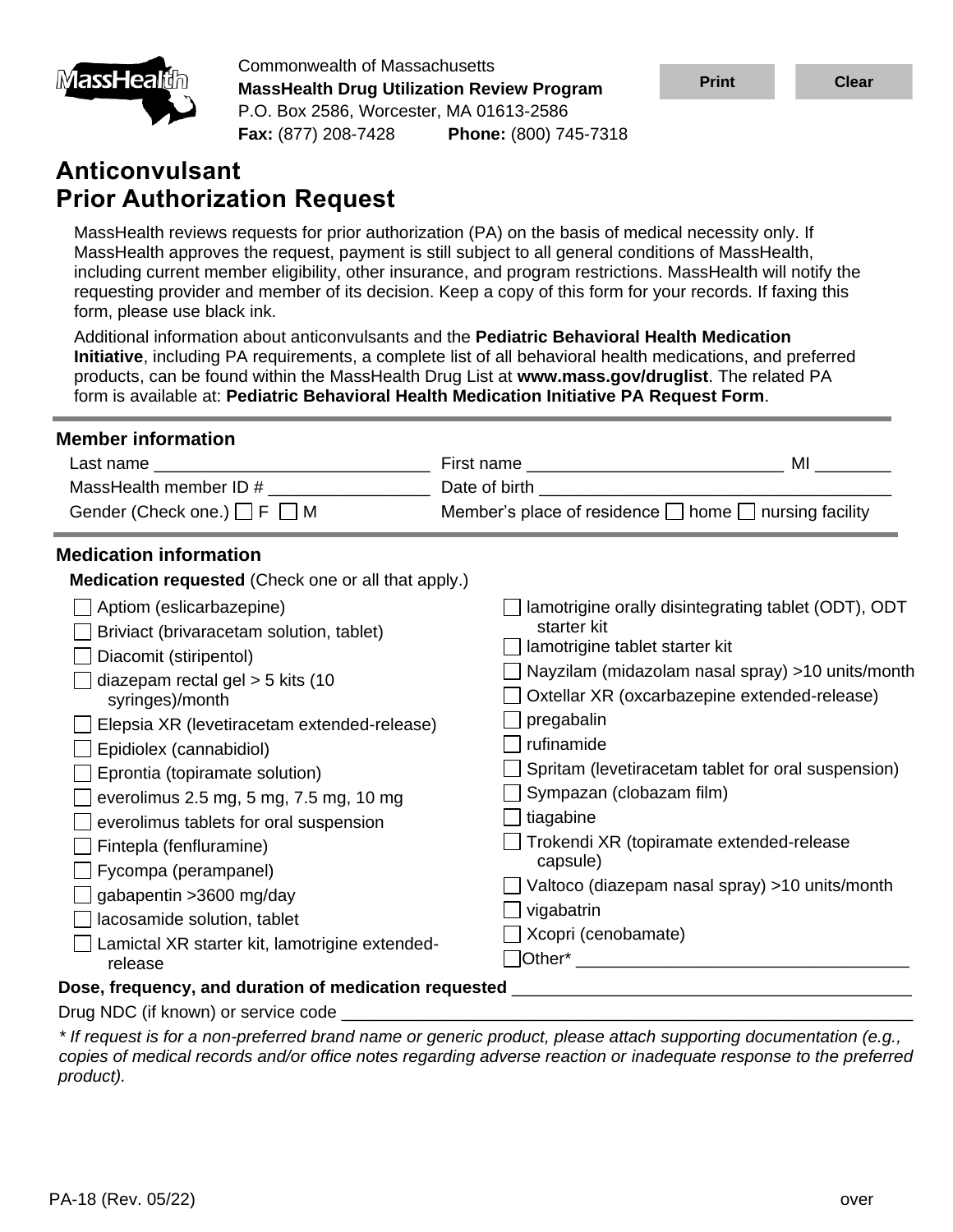| <b>Indication</b> (Check all that apply.) |                            |                               |
|-------------------------------------------|----------------------------|-------------------------------|
| □ Bipolar disorder                        | Epilepsy associated with   | $\Box$ Migraine prophylaxis   |
| $\Box$ Diabetic peripheral neuropathy     | tuberous sclerosis complex | $\Box$ Pain associated with   |
| $\Box$ Dravet syndrome                    | Fibromyalgia               | trigeminal neuralgia          |
| Epilepsy or seizure disorder              | Infantile spasms           | $\Box$ Postherpetic neuralgia |
| Type j                                    | Lennox-Gastaut syndrome    | Other                         |
|                                           |                            |                               |

Please list all other medications currently prescribed for the member for this indication.

Please indicate prescriber specialty below.

 $\Box$  Neurology  $\Box$  Psychiatry  $\Box$  Other  $\Box$ 

If prescriber is not a specialist, please attach consult notes from specialist.

For mid-level practitioners (e.g., nurse practitioners, physician assistants), please provide the name and specialty of the collaborating physician.

\_\_\_\_\_\_\_\_\_\_\_\_\_\_\_\_\_\_\_\_\_\_\_\_\_\_\_\_\_\_\_\_\_\_\_\_\_\_\_\_\_\_\_\_\_\_\_\_\_\_\_\_\_\_\_\_\_\_\_\_\_\_\_\_\_\_\_\_\_\_\_\_\_\_\_\_\_\_\_\_\_\_\_\_\_\_\_\_\_\_

\_\_\_\_\_\_\_\_\_\_\_\_\_\_\_\_\_\_\_\_\_\_\_\_\_\_\_\_\_\_\_\_\_\_\_\_\_\_\_\_\_\_\_\_\_\_\_\_\_\_\_\_\_\_\_\_\_\_\_\_\_\_\_\_\_\_\_\_\_\_\_\_\_\_\_\_\_\_\_\_\_\_\_\_\_\_\_\_\_\_

\_\_\_\_\_\_\_\_\_\_\_\_\_\_\_\_\_\_\_\_\_\_\_\_\_\_\_\_\_\_\_\_\_\_\_\_\_\_\_\_\_\_\_\_\_\_\_\_\_\_\_\_\_\_\_\_\_\_\_\_\_\_\_\_\_\_\_\_\_\_\_\_\_\_\_\_\_\_\_\_\_\_\_\_\_\_\_\_\_\_ \_\_\_\_\_\_\_\_\_\_\_\_\_\_\_\_\_\_\_\_\_\_\_\_\_\_\_\_\_\_\_\_\_\_\_\_\_\_\_\_\_\_\_\_\_\_\_\_\_\_\_\_\_\_\_\_\_\_\_\_\_\_\_\_\_\_\_\_\_\_\_\_\_\_\_\_\_\_\_\_\_\_\_\_\_\_\_\_\_\_

Is this member a referral candidate for care coordination?  $\Box$  Yes  $\Box$  No

If yes, MassHealth will offer care coordination services to this member. Please describe which additional behavioral health services would be beneficial.

#### **Section I. Please complete for all requests as needed.**

Please provide the following information regarding previous trials.<sup>\*</sup>

- 1. Drug \_\_\_\_\_\_\_\_\_\_\_\_\_\_\_\_\_\_\_\_\_\_\_\_\_ Dates of Use \_\_\_\_\_\_\_\_\_\_\_\_\_\_ Outcome \_\_\_\_\_\_\_\_\_\_\_\_\_\_\_\_\_\_\_\_\_\_ 2. Drug \_\_\_\_\_\_\_\_\_\_\_\_\_\_\_\_\_\_\_\_\_\_\_\_\_\_\_\_\_\_\_\_\_\_ Dates of Use \_\_\_\_\_\_\_\_\_\_\_\_\_\_\_\_\_\_\_\_\_\_\_\_ Outcome \_\_\_\_\_\_\_\_\_\_\_\_\_\_\_\_\_\_\_\_\_ 3. Drug \_\_\_\_\_\_\_\_\_\_\_\_\_\_\_\_\_\_\_\_\_\_\_\_\_ Dates of Use \_\_\_\_\_\_\_\_\_\_\_\_\_\_ Outcome \_\_\_\_\_\_\_\_\_\_\_\_\_\_\_\_\_\_\_\_\_\_
- *\*Attach a letter with additional information regarding medication trials as applicable.*

**Section II. Please also complete for requests for Elepsia XR, Eprontia, Lamictal XR starter kit, lamotrigine extended-release, lamotrigine tablet starter kit, Oxtellar XR, Spritam, and Trokendi XR.**

For Elepsia XR, Eprontia, Lamictal XR starter kit, lamotrigine extended-release, lamotrigine tablet starter kit and diagnoses other than epilepsy or seizure disorder, only question 1 is required.

\_\_\_\_\_\_\_\_\_\_\_\_\_\_\_\_\_\_\_\_\_\_\_\_\_\_\_\_\_\_\_\_\_\_\_\_\_\_\_\_\_\_\_\_\_\_\_\_\_\_\_\_\_\_\_\_\_\_\_\_\_\_\_\_\_\_\_\_\_\_\_\_\_\_\_\_\_\_\_\_

1. Please provide medical necessity for the use of the requested formulation instead of the respective formulation(s) that is available without prior authorization.

2. Has the member been stabilized on the requested agent (any form)?  $\Box$  Yes  $\Box$  No

## **Section III. Please complete for requests for gabapentin > 3600 mg/day and pregabalin > 600 mg/day.**

\_\_\_\_\_\_\_\_\_\_\_\_\_\_\_\_\_\_\_\_\_\_\_\_\_\_\_\_\_\_\_\_\_\_\_\_\_\_\_\_\_\_\_\_\_\_\_\_\_\_\_\_\_\_\_\_\_\_\_\_\_\_\_\_\_\_\_\_\_\_\_\_\_\_\_\_\_\_\_\_\_\_\_\_\_\_\_\_\_\_ \_\_\_\_\_\_\_\_\_\_\_\_\_\_\_\_\_\_\_\_\_\_\_\_\_\_\_\_\_\_\_\_\_\_\_\_\_\_\_\_\_\_\_\_\_\_\_\_\_\_\_\_\_\_\_\_\_\_\_\_\_\_\_\_\_\_\_\_\_\_\_\_\_\_\_\_\_\_\_\_\_\_\_\_\_\_\_\_\_\_

Please provide clinical rationale for exceeding the maximum daily dose limit.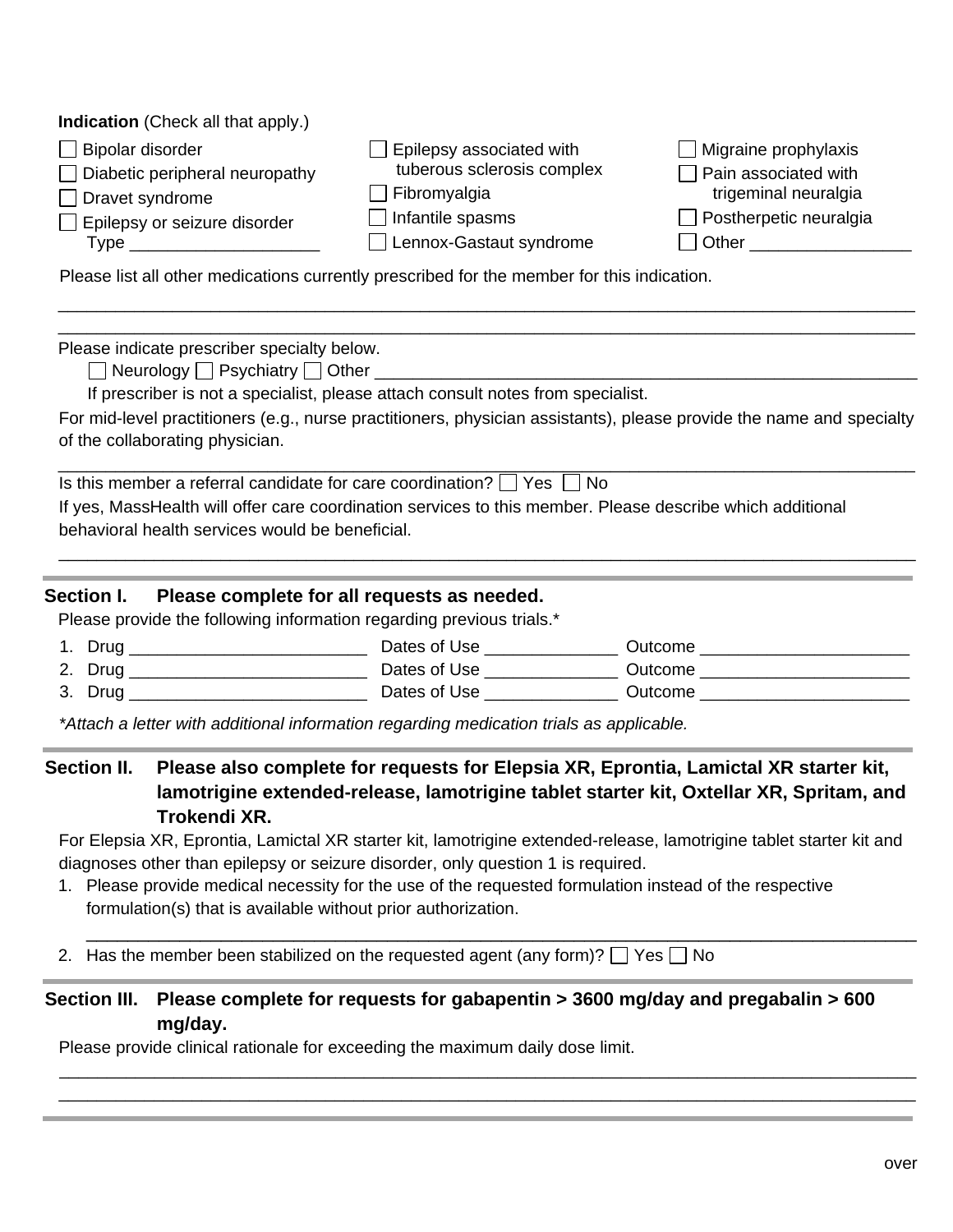#### **Section IV. Please complete for requests for Diacomit.**

- 1. Has the member experienced an inadequate response or adverse reaction to other anticonvulsants?
	- Yes. Please complete Section I above.
	- $\Box$  No. Explain why other anticonvulsants have not been tried.
- 2. Will the requested agent be used in combination with clobazam?  $\Box$  Yes  $\Box$  No

### **Section V. For requests for Epidiolex, please attach medical records supporting the diagnosis.**

\_\_\_\_\_\_\_\_\_\_\_\_\_\_\_\_\_\_\_\_\_\_\_\_\_\_\_\_\_\_\_\_\_\_\_\_\_\_\_\_\_\_\_\_\_\_\_\_\_\_\_\_\_\_\_\_\_\_\_\_\_\_\_\_\_\_\_\_\_\_\_\_\_\_\_\_\_\_\_\_\_\_\_\_\_\_\_

#### **Section VI. Please complete for requests for lamotrigine ODT.**

- 1. Does the member have a medical condition in which they are not able to swallow pills?
	- Yes. Please describe. \_\_\_\_\_\_\_\_\_\_\_\_\_\_\_\_\_\_\_\_\_\_\_\_\_\_\_\_\_\_\_\_\_\_\_\_\_\_\_\_\_\_\_\_\_\_\_\_\_\_\_\_\_\_ No
- 2. Has the member experienced an inadequate response or adverse reaction to lamotrigine dispersible tablets?  $\Box$  Yes. Please describe trial below.

\_\_\_\_\_\_\_\_\_\_\_\_\_\_\_\_\_\_\_\_\_\_\_\_\_\_\_\_\_\_\_\_\_\_\_\_\_\_\_\_\_\_\_\_\_\_\_\_\_\_\_\_\_\_\_\_\_\_\_\_\_\_\_\_\_\_\_\_\_\_\_\_\_\_\_\_\_\_\_\_\_\_\_\_\_\_\_

\_\_\_\_\_\_\_\_\_\_\_\_\_\_\_\_\_\_\_\_\_\_\_\_\_\_\_\_\_\_\_\_\_\_\_\_\_\_\_\_\_\_\_\_\_\_\_\_\_\_\_\_\_\_\_\_\_\_\_\_\_\_\_\_\_\_\_\_\_\_\_\_\_\_\_\_\_\_\_\_\_\_\_\_\_\_\_ \_\_\_\_\_\_\_\_\_\_\_\_\_\_\_\_\_\_\_\_\_\_\_\_\_\_\_\_\_\_\_\_\_\_\_\_\_\_\_\_\_\_\_\_\_\_\_\_\_\_\_\_\_\_\_\_\_\_\_\_\_\_\_\_\_\_\_\_\_\_\_\_\_\_\_\_\_\_\_\_\_\_\_\_\_\_\_

Dose and frequency \_\_\_\_\_\_\_\_\_\_\_\_\_\_\_\_\_\_\_\_ Dates of Use \_\_\_\_\_\_\_\_\_\_\_\_\_\_\_\_\_\_\_\_\_\_\_\_\_\_\_\_ Outcome \_\_\_\_\_\_\_\_\_\_\_\_\_\_\_\_\_\_\_\_

 $\Box$  No. Explain why lamotrigine dispersible tablets have not been tried.

#### **Section VII. Please complete for requests for diazepam rectal gel (> 5 kits/month), Nayzilam (> 10 units/month), and Valtoco (> 10 units/month).**

- 1. Is the diagnosis for as needed (intermittent) treatment of acute seizure clusters that are distinct from a member's usual seizure pattern?  $\Box$  Yes  $\Box$  No
- 2. Please describe the medical necessity for use over quantity limits.

#### **Section VIII. Concomitant gabapentin and pregabalin. Complete this section for all members, if request will result in prescription of concomitant gabapentin and pregabalin.**

Please document complete treatment plan.

1. gabapentin dose/frequency example and the set of the lindication distribution and the set of the set of the set of the set of the set of the set of the set of the set of the set of the set of the set of the set of the s

\_\_\_\_\_\_\_\_\_\_\_\_\_\_\_\_\_\_\_\_\_\_\_\_\_\_\_\_\_\_\_\_\_\_\_\_\_\_\_\_\_\_\_\_\_\_\_\_\_\_\_\_\_\_\_\_\_\_\_\_\_\_\_\_\_\_\_\_\_\_\_\_\_\_\_\_\_\_\_\_\_\_\_\_\_\_\_\_\_\_

- 2. pregabalin dose/frequency \_\_\_\_\_\_\_\_\_\_\_\_\_\_\_\_\_\_\_\_\_\_\_\_\_\_\_\_\_\_\_\_\_\_ Indication \_\_\_\_\_\_\_\_\_\_\_\_\_\_\_\_\_\_\_\_\_\_
- $3. \quad$  Other(s)

Please document clinical rationale for concomitant use of gabapentin and pregabalin for this member.

Please document monotherapy trials (include dose/frequency, dates/duration of use, and outcome) with gabapentin and pregabalin.\*

Has the member experienced an inadequate response or adverse reaction to at least two other alternative agents for the requested indication(s)?

\_\_\_\_\_\_\_\_\_\_\_\_\_\_\_\_\_\_\_\_\_\_\_\_\_\_\_\_\_\_\_\_\_\_\_\_\_\_\_\_\_\_\_\_\_\_\_\_\_\_\_\_\_\_\_\_\_\_\_\_\_\_\_\_\_\_\_\_\_\_\_\_\_\_\_\_\_\_\_\_\_\_\_\_\_\_\_\_\_\_

\_\_\_\_\_\_\_\_\_\_\_\_\_\_\_\_\_\_\_\_\_\_\_\_\_\_\_\_\_\_\_\_\_\_\_\_\_\_\_\_\_\_\_\_\_\_\_\_\_\_\_\_\_\_\_\_\_\_\_\_\_\_\_\_\_\_\_\_\_\_\_\_\_\_\_\_\_\_\_\_\_\_\_\_\_\_\_\_\_\_ \_\_\_\_\_\_\_\_\_\_\_\_\_\_\_\_\_\_\_\_\_\_\_\_\_\_\_\_\_\_\_\_\_\_\_\_\_\_\_\_\_\_\_\_\_\_\_\_\_\_\_\_\_\_\_\_\_\_\_\_\_\_\_\_\_\_\_\_\_\_\_\_\_\_\_\_\_\_\_\_\_\_\_\_\_\_\_\_\_\_

Yes. Please complete Section I above.

 $\Box$  No. Explain why other alternative agents have not been tried.

\**Attach a letter with additional information regarding medication trials as applicable.*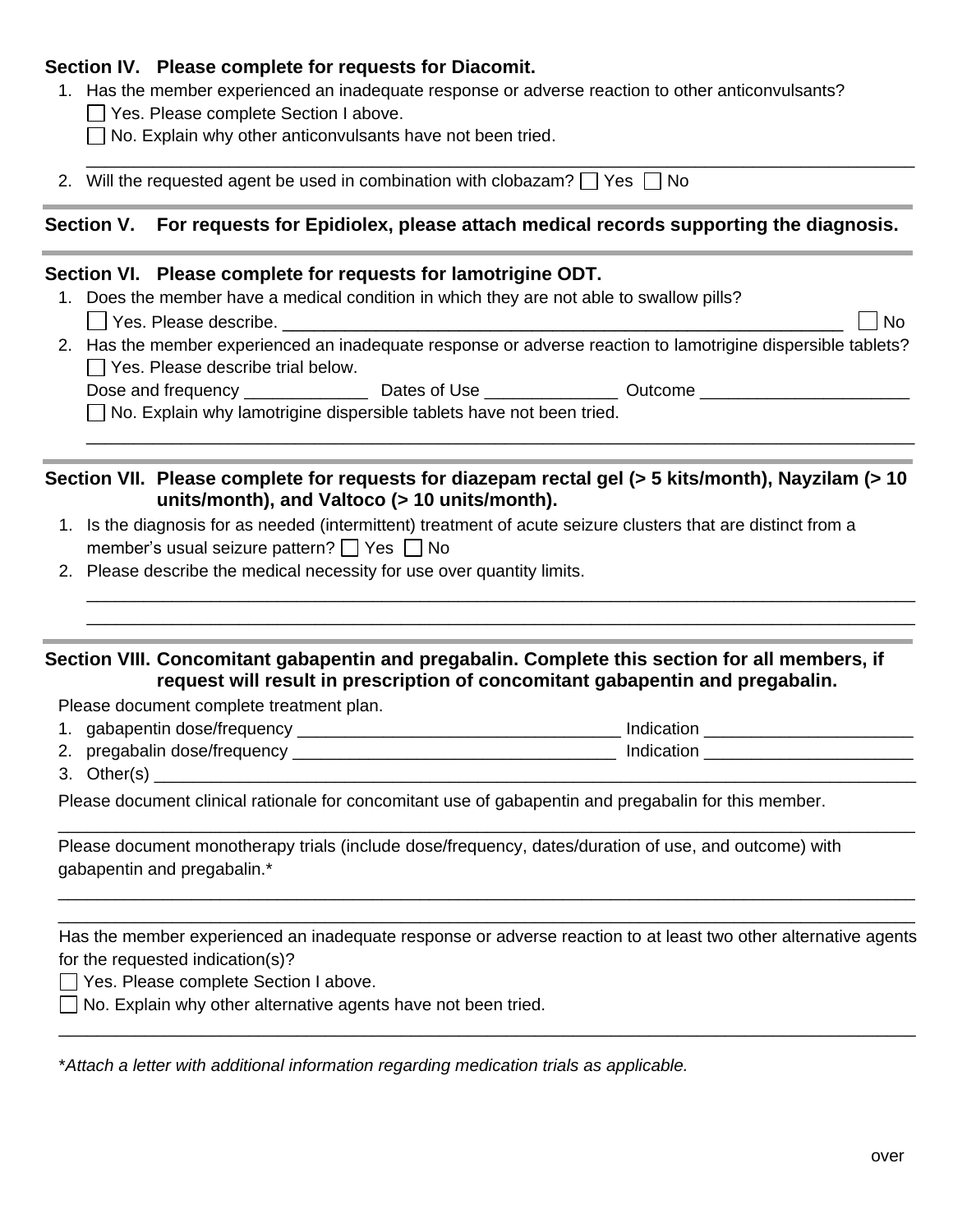## **Section IX. Please complete for all requests for non-preferred drug products if one or more preferred drug products have been designated for this class of drugs.**

If one or more preferred drug products have been designated for this class of drugs, and if you are requesting PA for a non-preferred drug product, please provide medical necessity for prescribing the non-preferred drug product rather than the preferred drug product.

| <b>MassHealth Pediatric Behavioral Health Medication Initiative</b><br>Please fill out all the sections below, as applicable, for pediatric members only. You may also use the<br>Pediatric Behavioral Health Medication Initiative PA Request Form if the member is prescribed other<br>behavioral health medications. |
|-------------------------------------------------------------------------------------------------------------------------------------------------------------------------------------------------------------------------------------------------------------------------------------------------------------------------|
| Section I.<br>Please complete for all requests for medications subject to the Pediatric Behavioral<br>Health Medication Initiative for members < 18 years of age.                                                                                                                                                       |
| Is the member currently in an acute care setting?<br>$\Box$ Yes (Inpatient) $\Box$ Yes (Community Based Acute Treatment)<br>$\Box$ Yes (Partial Hospitalization) $\Box$ No                                                                                                                                              |
| For members who are in an acute care setting, please document the outpatient prescriber after discharge.                                                                                                                                                                                                                |
| Has the member been hospitalized for a psychiatric condition within the past three months?<br>Yes. Please document dates of hospitalization within the past three months.<br>    No                                                                                                                                     |
| On the current regimen, is the member considered to be a severe risk of harm to self or others?<br><b>No</b>                                                                                                                                                                                                            |
| For regimens including an antipsychotic, are appropriate safety screenings and monitoring being conducted (e.g.,<br>weight, metabolic, movement disorder, cardiovascular, and prolactin-related effects)?                                                                                                               |
| Has informed consent from a parent or legal guardian been obtained? $\Box$ Yes $\Box$ No                                                                                                                                                                                                                                |
| Please indicate prescriber specialty below.                                                                                                                                                                                                                                                                             |
| Specialist consult details (if the prescriber submitting the request is not a specialist)                                                                                                                                                                                                                               |
|                                                                                                                                                                                                                                                                                                                         |
| For mid-level practitioners (e.g., nurse practitioners, physician assistants), please provide the name and specialty of<br>the collaborating physician.                                                                                                                                                                 |
| Please document member custody status.<br>Parent/Guardian □ Department of Children and Families (DCF)                                                                                                                                                                                                                   |
| Please document member placement status.<br>Home with Parent/Guardian $\Box$ Foster Care $\Box$ Residential Treatment Facility                                                                                                                                                                                          |
| Please document agency involvement.<br>DCF □ Department of Mental Health (DMH) □ Department of Developmental Services (DDS)<br>Department of Youth Services (DYS)                                                                                                                                                       |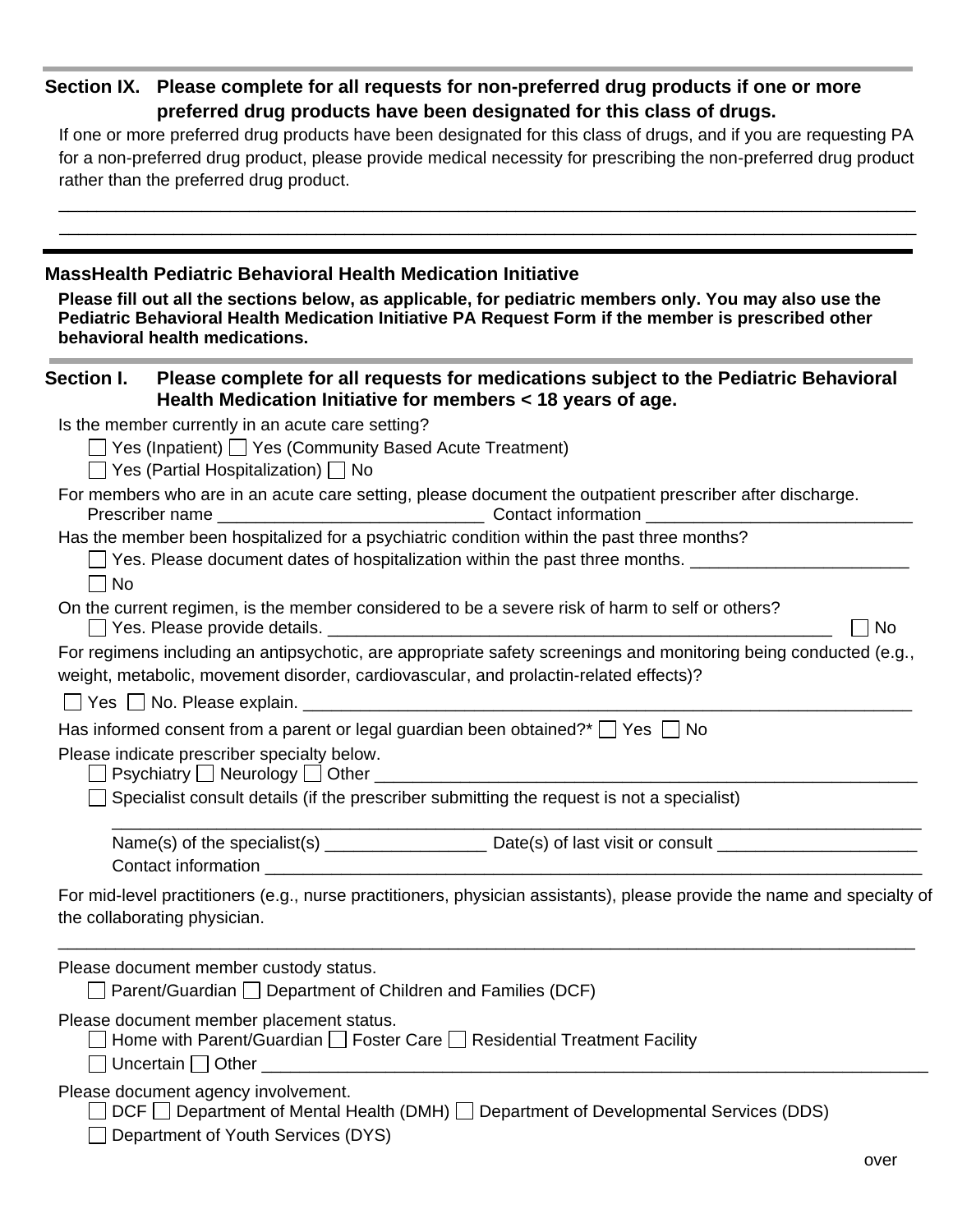Is the member/family currently receiving appropriate psychotherapeutic and/or community based services for the targeted clinical mental health related concerns (e.g., Applied Behavioral Analysis, Children's Behavioral Health Initiative, school interventions, specialized placement)?

 $\Box$  Yes. Please document details of interventions below, if applicable.  $\Box$  No

Psychiatric care provided is coordinated with other psychotherapeutic and community based services.  $\Box$  Yes  $\Box$  No \* *Sample informed consent form available on the MassHealth PBHMI Information webpage. For additional information go to: https://www.mass.gov/info-details/pediatric-behavioral-health-medication-initiative-pbhmi-information*

\_\_\_\_\_\_\_\_\_\_\_\_\_\_\_\_\_\_\_\_\_\_\_\_\_\_\_\_\_\_\_\_\_\_\_\_\_\_\_\_\_\_\_\_\_\_\_\_\_\_\_\_\_\_\_\_\_\_\_\_\_\_\_\_\_\_\_\_\_\_\_\_\_\_\_\_\_\_\_\_\_\_\_\_\_\_\_\_

**Section II. Mood Stabilizer Polypharmacy. Complete this section for all members < 18 years of age, if request will result in prescription of three or more mood stabilizers for ≥ 60 days within a 90-day period (agents considered to be used only for seizure diagnoses are not included)**.

Please document complete treatment plan (include all mood stabilizing agents).

|                                        | Indication |
|----------------------------------------|------------|
|                                        | Indication |
| 3. Mood stabilizer name/dose/frequency | Indication |
|                                        | Indication |
| 5. Other(s)                            |            |

Please document if monotherapy trials (include drug name, dates/duration of use, and outcome) with mood stabilizers were tried before prescribing polypharmacy with three or more mood stabilizers in this member.\*

Please document the treatment plans for medication regimen simplification (e.g., dose consolidation, frequency reduction) or medical necessity for continuation of a complex medication regimen.

\_\_\_\_\_\_\_\_\_\_\_\_\_\_\_\_\_\_\_\_\_\_\_\_\_\_\_\_\_\_\_\_\_\_\_\_\_\_\_\_\_\_\_\_\_\_\_\_\_\_\_\_\_\_\_\_\_\_\_\_\_\_\_\_\_\_\_\_\_\_\_\_\_\_\_\_\_\_\_\_\_\_\_\_\_\_\_\_\_\_

\_\_\_\_\_\_\_\_\_\_\_\_\_\_\_\_\_\_\_\_\_\_\_\_\_\_\_\_\_\_\_\_\_\_\_\_\_\_\_\_\_\_\_\_\_\_\_\_\_\_\_\_\_\_\_\_\_\_\_\_\_\_\_\_\_\_\_\_\_\_\_\_\_\_\_\_\_\_\_\_\_\_\_\_\_\_\_\_\_\_ \_\_\_\_\_\_\_\_\_\_\_\_\_\_\_\_\_\_\_\_\_\_\_\_\_\_\_\_\_\_\_\_\_\_\_\_\_\_\_\_\_\_\_\_\_\_\_\_\_\_\_\_\_\_\_\_\_\_\_\_\_\_\_\_\_\_\_\_\_\_\_\_\_\_\_\_\_\_\_\_\_\_\_\_\_\_\_\_\_\_ \_\_\_\_\_\_\_\_\_\_\_\_\_\_\_\_\_\_\_\_\_\_\_\_\_\_\_\_\_\_\_\_\_\_\_\_\_\_\_\_\_\_\_\_\_\_\_\_\_\_\_\_\_\_\_\_\_\_\_\_\_\_\_\_\_\_\_\_\_\_\_\_\_\_\_\_\_\_\_\_\_\_\_\_\_\_\_\_\_\_

\**Attach a letter with additional information regarding medication trials as applicable.*

**Section III. Mood Stabilizer Request for Members < six years of age (agents considered to be used only for seizure diagnoses are not included).**

Please document complete treatment plan (include all mood stabilizer agents with dose/frequency/duration and indication(s) for the requested medication(s)).

Please document any previous medication trial(s). Include the drug name, dates/duration of use, and outcome.<sup>\*</sup> \_\_\_\_\_\_\_\_\_\_\_\_\_\_\_\_\_\_\_\_\_\_\_\_\_\_\_\_\_\_\_\_\_\_\_\_\_\_\_\_\_\_\_\_\_\_\_\_\_\_\_\_\_\_\_\_\_\_\_\_\_\_\_\_\_\_\_\_\_\_\_\_\_\_\_\_\_\_\_\_\_\_\_\_\_\_\_\_\_\_

\_\_\_\_\_\_\_\_\_\_\_\_\_\_\_\_\_\_\_\_\_\_\_\_\_\_\_\_\_\_\_\_\_\_\_\_\_\_\_\_\_\_\_\_\_\_\_\_\_\_\_\_\_\_\_\_\_\_\_\_\_\_\_\_\_\_\_\_\_\_\_\_\_\_\_\_\_\_\_\_\_\_\_\_\_\_\_\_\_\_

\_\_\_\_\_\_\_\_\_\_\_\_\_\_\_\_\_\_\_\_\_\_\_\_\_\_\_\_\_\_\_\_\_\_\_\_\_\_\_\_\_\_\_\_\_\_\_\_\_\_\_\_\_\_\_\_\_\_\_\_\_\_\_\_\_\_\_\_\_\_\_\_\_\_\_\_\_\_\_\_\_\_\_\_\_\_\_\_\_\_

Please document clinical rationale for use of a mood stabilizer for this member < six years of age.

\**Attach a letter with additional information regarding medication trials as applicable.*